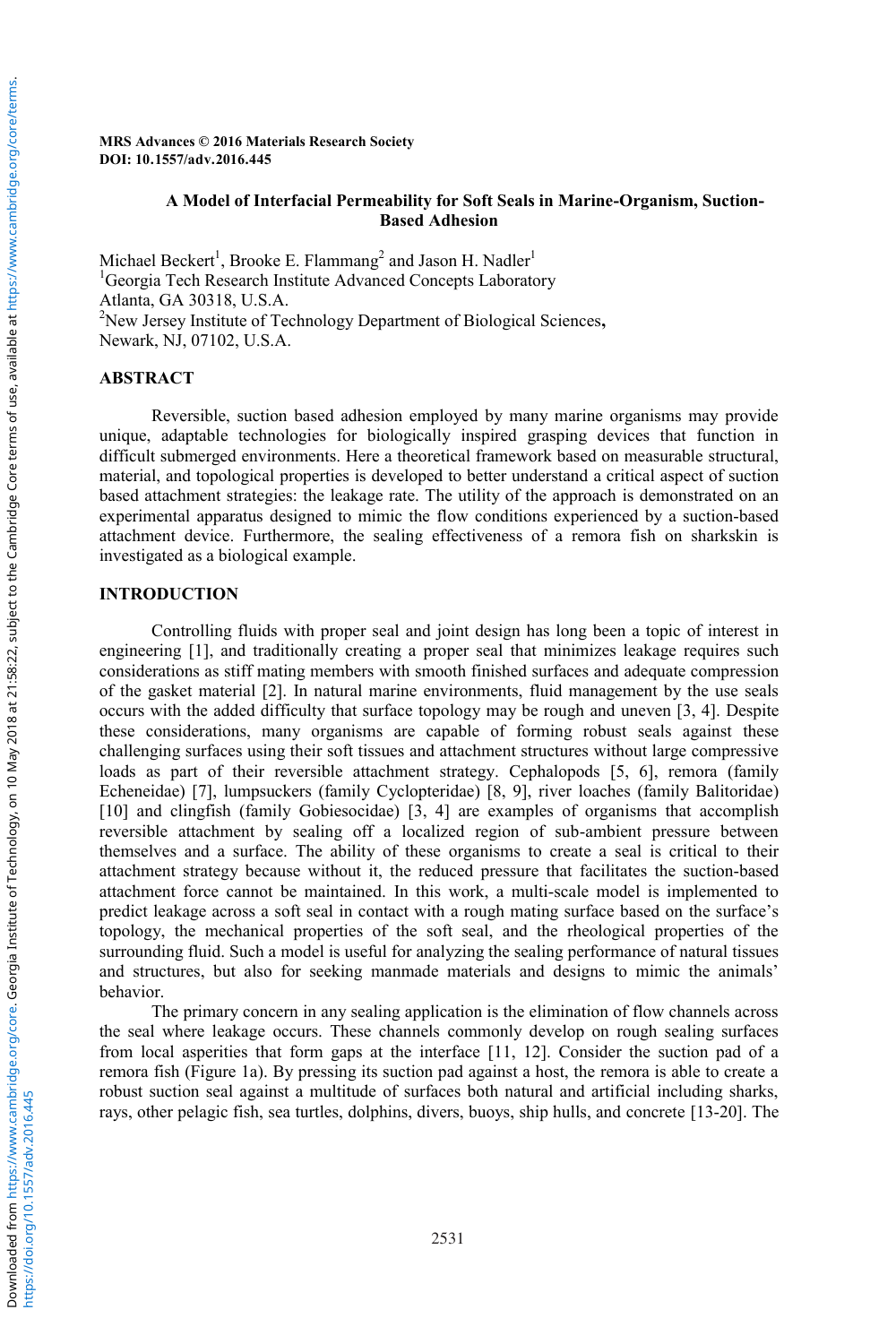perimeter of the suction pad is formed by soft tissue known as the fleshy lip (Figure 1a and b) which is responsible for the suction seal [21, 22]. Tissue structures in other organisms have similar functions including modified pelvic fins of clingfish [3] and lumpsuckers [8], modified ventral fins of river loaches [10] or sucker arrays in cephalopods [6, 23]. Figure 1c shows a cross-sectional schematic of the remora fleshy lip in contact with a rough substrate. During attachment as the soft tissue conforms to the attachment site (Figure 1d), sub-ambient pressure inside the pad causes fluid leakage across the seal [24, 25]. In order to maintain adhesion, leakage into the pad must be minimized as it ultimately eliminates the pressure difference due to the finite volume of the organism's attachment structures (i.e. eventually tissues will be stretched to their limit as the attachment structure fills with fluid and eventually rendered unable to maintain sub-ambient pressures).



**Figure 1. (a, b**) Remora (*Echeneis naucrates*) dorsal suction pad, **(c)** macro-scale cross-sectional schematic of soft tissue and sealing interface, **(d)** micro-scale schematic of fluid flow through gaps between soft tissue and rough surface

Although prolonged attachment is beneficial to the remora [19] and other organisms utilizing suction, previous work has often evaluated attachment structures with respect to the maximum, near-instantaneous pull-off force the organism can endure without addressing other aspects of performance such as sealing effectiveness [3, 7, 8]. While the maximum pull-off force provides vital information as to an organisms' ability to withstand large disruptive forces, it does not provide information relevant to other difficult conditions such as long attachment periods to rough surfaces under low to moderate loads (e.g. potentially arising from fluid drag due to host locomotion or tidal motions), which may be more commonly encountered [9]. In remora's case, long-term attachment is important for maintaining a reliable food source and locating mates [13, 19, 20], and its attachment strength exceeds the drag forces applied during sustained swimming by an order of magnitude [7, 26]. Detachment of the remora by the host requires extraordinary effort occasionally observed as erratic body bending or breaching behavior [14, 15, 18]. In such cases where large disruptive forces are seldom encountered and prolonged attachment is desired, the effectiveness of the seal and its ability to prevent leakage should be of primary concern.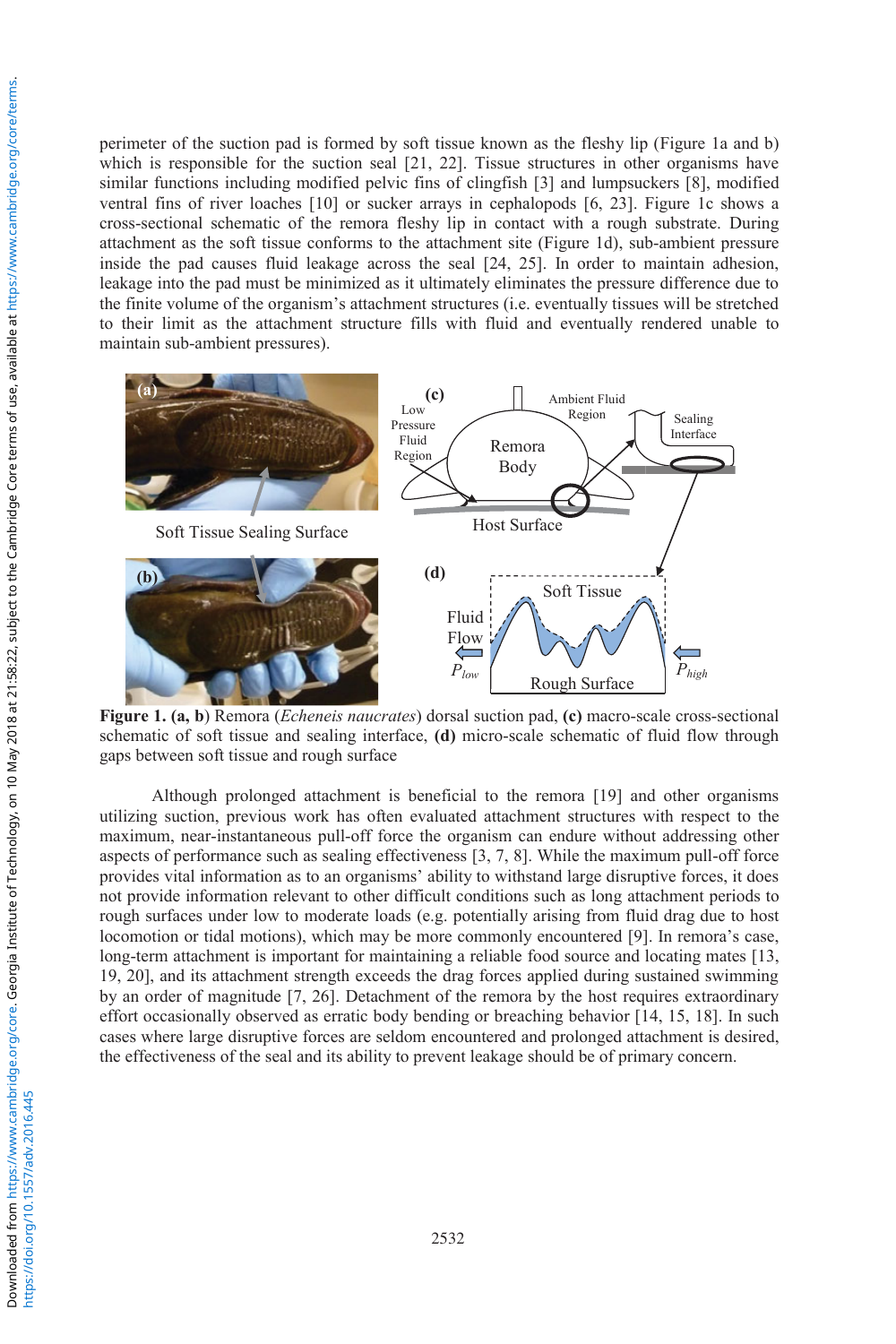In the following analysis, attachment site topology and the mechanical properties relevant to the soft seal are characterized. These two topics are brought together when formulating the multi-scaled model for predicting the flow rate across a soft seal. To demonstrate the model's effectiveness, an experimental apparatus is presented which measures the flow rate across a viscoelastic material in contact with a rough mating surface under the influence of a controllable pressure difference (simulating suction-based attachment conditions). The measured flow rates are compared to model predictions. Furthermore, the sealing effectiveness of a remora's suction pad in contact with sharkskin is investigated using the approach as a specific biological example.

### **MODELING**

### **Contact Surface Topology**

Given the broad range of topologies to which organisms attach, a simplified representation of the surface topology was sought to capture the most important features with respect to fluid motion across the sealing interface. Therefore, topology of the contact surface was reduced to the two component representation as seen in Figure 2a [27]. The characterizing components of the surface were the root mean square roughness, *Rq*, and upper cutoff wavelength, *l,* which when combined with Eq. (1)-(3) (where *X*, *Y*, and *Z* are spatial coordinates parameterized by *u* and *v*) produce a simple cosine surface that preserves the largest peaks and valleys which form the largest flow channels across the seal. These two parameters were useful given that they are readily established in surface metrology and they can be obtained directly from surface power spectrum data [11, 28]. Additionally, the periodic nature of the representation (e.g. an arbitrarily large surface can be represented by translating the surface by *l* in the *X* and *Y* directions) facilitated a multi-scaled modeling approach, which is discussed later.<br> $X = ul$  (1)

$$
X = ul
$$
  
\n
$$
Y = vl
$$
  
\n(1)  
\n(2)

$$
Z = R_q \left( \cos(2\pi u) + \cos(2\pi v) \right), \ u, v \in [0,1]
$$
 (3)



**Figure 2. (a)** Simplified contact surface and **(b)** cross section of unit cell showing solid and fluid domains

## **Viscoelastic Seal Properties**

Soft materials such as natural tissues or manmade elastomers often exhibit timedependent mechanical properties owing to their ability to both store and dissipate energy [29]. To account for this behavior viscoelastic constitutive laws are available, which in the linear case can be formed by discrete or continuous networks of rheological elements, or by more complex formulations in the nonlinear case [29, 30]. Here, time-dependent material properties were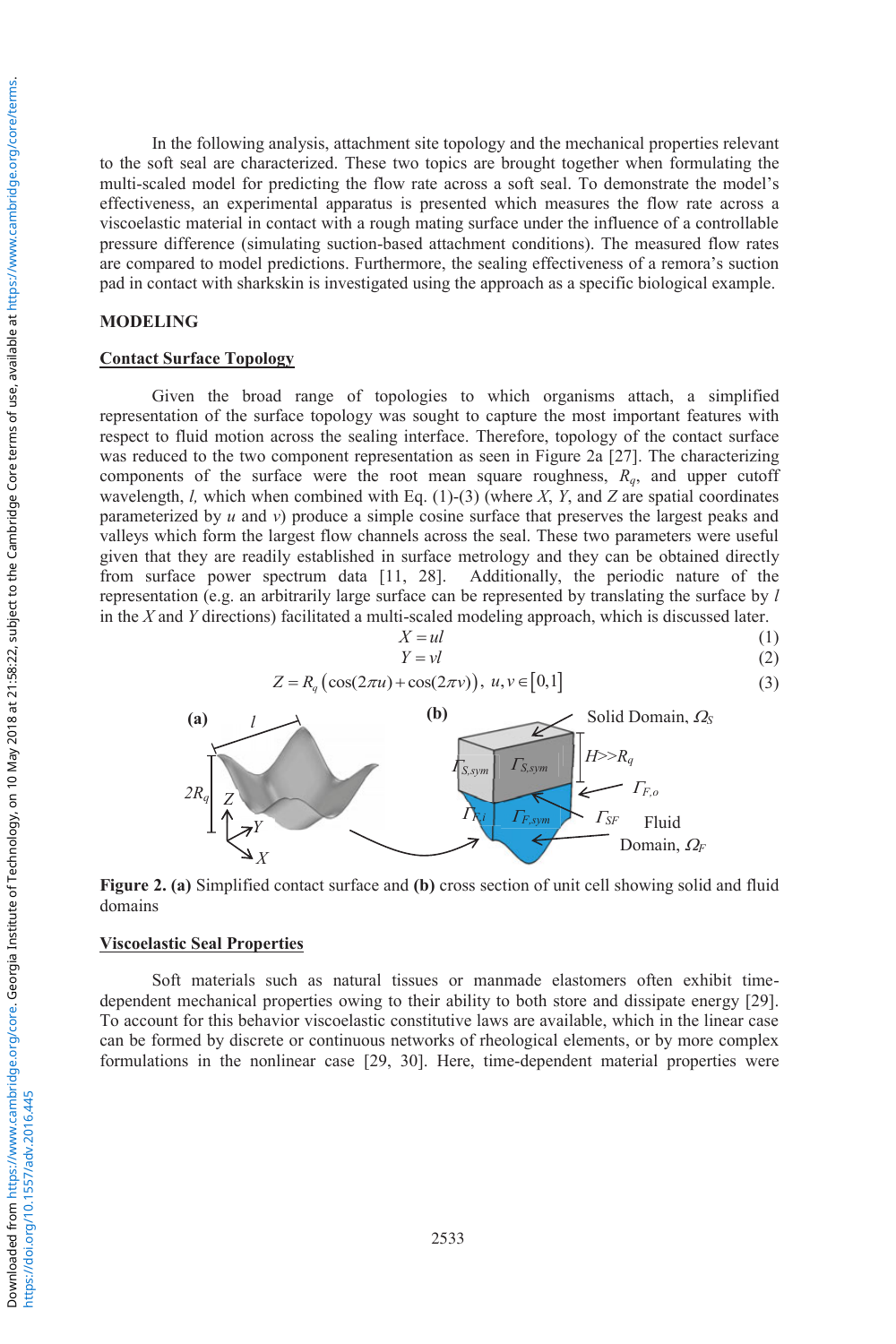accounted for with a linear viscoelastic constitutive model known as a Maxwell Model that is seen in Eq. (4), where *t* is time,  $G(t)$  is the relaxation modulus, and  $G_0$ ,  $k_n$ , and  $\tau_n$  are fitting constants. Several studies attest to the suitability of this model to describe natural tissues [21, 31- 36]. To implement Eq. (4) it was necessary to perform mechanical testing and obtain stress/strain data for the fitting constants.

$$
G(t) = G_0 + \sum k_n e^{\frac{-t}{r_n}}
$$
 (4)

#### **Multi-Scale Model Description**

As discussed previously, the aim of the work is to predict the fluid flow rate across a sealing interface. The underlying idea behind multiple scale approach was that the microscopic channels, Figure 1d, created by the interface between the local topology and the soft material were small enough (less than an order of magnitude) to be considered infinitesimal when compared to the size of the seal, Figure 1c, but still of finite size such that the local microstructure exits [37, 38]. From this description, there are two length scales to consider, the local or micro-scale defined by the size of the flow channels, *l* in Eq. (1) and (2), and the global or macro-scale defined by the width of the seal, *L*. Under the assumption that *L*>>*l*, the seal was treated as sequentially solved solid mechanics and fluid dynamics unit cell problems that resulted in a relationship between seal permeability and deformation of the soft tissue with respect to local sub-ambient pressure changes [39, 40]. Locally, the sealing interface was discretized into individual unit cells, Figure 2b, with a prescribed local pressure to first determine the deformation of the solid and fluid domains. Then a prescribed local pressure gradient was applied to the deformed geometry to determine its permeability. Knowing the variation of permeability with respect to pressure, the volumetric flow rate across the seal was obtained with Darcy's Law [40].

The solid domain,  $\Omega$ <sub>S</sub>, was governed by Eq. (5)-(7) which represented the viscoelastic constitutive properties, strain tensor, and quasi-steady conservation of linear and angular momentum where  $\boldsymbol{T}$  is the stress tensor,  $\boldsymbol{G}$  is the relaxation modulus (Eq. (4), but as a tensor here),  $\vec{E}$  is the strain tensor,  $\vec{u}$  is the displacement vector,  $t$  is time,  $\vec{s}$  is a dummy variable for integration, and *x* is the spatial coordinate vector [37]. The superscript T signifies transpose. The boundary conditions given in Eq. (8)-(9) represented the symmetry of the unit cell with adjacent cells on surfaces, *ΓS,sym*, and the applied sub-ambient pressure at the fluid-solid interface, *ΓSF*, where  $\hat{n}$  is the surface unit normal vector and  $p_{avg}$  the prescribed pressure. The displacement of the fluid-solid interface was limited by a rigid contact surface based on the host topology, as described in the Contact Surface Topology section, using a penalty factor method [41, 42]. Here the need to provide continuity between the unit cells demonstrates the reasoning for a periodic representation of the contact surface. The height, *H*, of the solid domain was prescribed to be much greater than the surface roughness, *Rq*, such that no deformation of the top surface of occurred [43].

$$
T(x,t) = \int_{0}^{t} G(t-s) \cdot \frac{DE}{Ds}(x,s) ds
$$
 (5)

$$
E = \frac{1}{2} \left( \nabla u + (\nabla u)^{\mathrm{T}} + (\nabla u)^{\mathrm{T}} (\nabla u) \right)
$$
 (6)

$$
\nabla \cdot \boldsymbol{T} = 0, \ \boldsymbol{T}^{\mathrm{T}} = \boldsymbol{T} \tag{7}
$$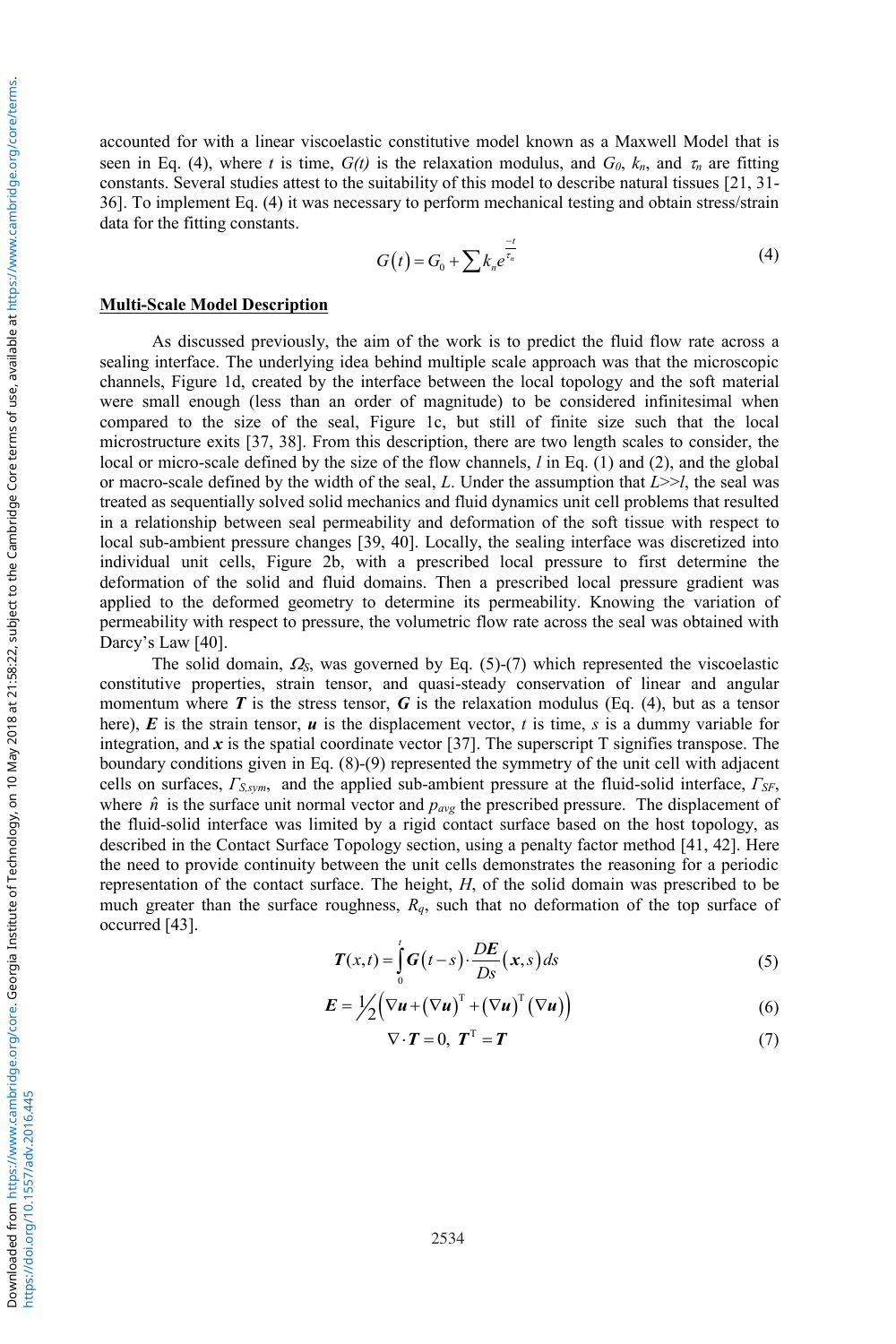$$
\mathbf{u} \cdot \hat{\mathbf{n}} = 0 \text{ on } \Gamma_{S,sym} \tag{8}
$$

$$
\boldsymbol{T} \cdot \hat{\boldsymbol{n}} = -p_{\text{avg}} \hat{\boldsymbol{n}} \text{ on } \boldsymbol{\varGamma}_{\text{SF}} \tag{9}
$$

The fluid domain,  $\Omega_F$ , was governed by Eq. (10)-(11), which represented steady, laminar, incompressible flow with *v* as the velocity vector, *p* as pressure,  $\mu$  as viscosity, and *I* is the identity tensor. The boundary conditions in Eq. (12)-(14) represented "no slip" on the fluid-solid interfaces [44], *ΓFS*, the prescribed pressure difference (*pi* - *po*) between the cell inlet, *ΓF,i*, and outlet, *ΓF,o*, and symmetry on the remaining surfaces, *ΓF,sym*, to maintain continuity between adjacent unit cells (Figure 2b).

$$
\nabla \cdot \mathbf{v} = 0 \tag{10}
$$

$$
\rho(\mathbf{v} \cdot \nabla)\mathbf{v} = \nabla \cdot \left( -pI + \mu \left( \nabla \mathbf{v} + (\nabla \mathbf{v})^T \right) \right) \tag{11}
$$

$$
v = 0 \text{ on } \Gamma_{FS} \tag{12}
$$

$$
p_i, p_o = \text{constants on } \Gamma_{F,i}, \Gamma_{F,o} \tag{13}
$$

$$
\mathbf{v} \cdot \hat{\mathbf{n}} = 0 \text{ on } \Gamma_{F, sym} \tag{14}
$$

Once the fluid problem was solved, the relationship between the local volumetric flow, *q*, and the cell's permeability, *K*, was calculated from Darcy's Law as seen in Eq. (15) and (16).

$$
q = \int_{\Gamma_{F,j}} \mathbf{v} \cdot \hat{\mathbf{n}} dS = \frac{K}{\mu} \left( \frac{p_i - p_o}{l} \right) \tag{15}
$$

$$
K(p_{avg}) = \mu \left(\frac{l}{p_i - p_o}\right) q
$$
\n(16)

At the macro-scale (length scale of the seal, Figure 1c), Darcy's Law was again employed to solve for the volumetric flow rate across the entire seal, *Q* in Eq. (17), with *K* now a known function of pressure where  $L$  is the width of the seal and  $L_p$  is the perimeter of the seal.

$$
Q = -\frac{KL_p}{\mu l} \frac{dp}{dx} = \frac{L_p}{\mu L l} \int_{p_i}^{p_q} K dp \tag{17}
$$

The model as outlined in the above equations can be solved numerically in commercially available finite element software. Here solution of the unit cell problems was carried out in Comsol Multiphysics (Version 4.3a, Stockholm, Sweden) with post-processing in MATLAB (R2009a, Natick, MA, USA).

#### **MATERIALS AND METHODS**

#### **Contact Surface Topology**

The contact surfaces studied were water-proof, 240 grit silicon carbide grinding paper (Allied High Tech Products, Rancho Dominguez, CA, USA) and the denticle surface of a Short Fin Mako Shark (*Isurus oxyrinchus*). The roughness, *Rq*, and wavelength, *l*, components of the grinding paper were obtained from its the power spectrum as computed by the Fast Fourier Transform technique in [11] using surface height data obtained from an Olympus LEXT 3D Material Confocal Microscope (Center Valley, PA, USA). In [21], the parameters for sharkskin were obtained in the same way where  $R_q$ , and *l* were found to be 10.5 and 200  $\mu$ m, respectively.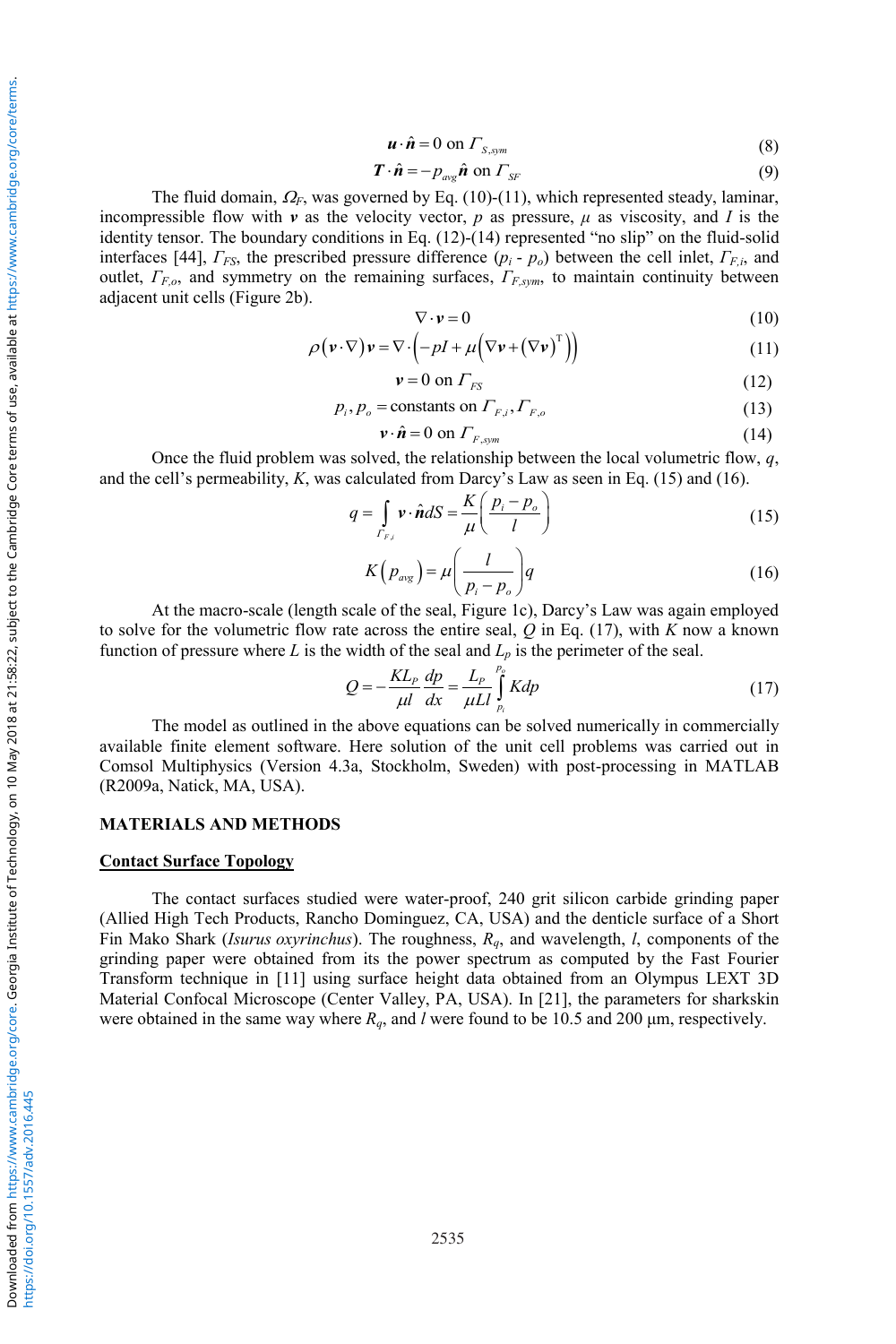#### **Viscoelastic Seal Characterization**

For validation, although the multi-scale model was conceived with biological applications in mind, a commercially available urethane elastomer (ReoFlex 30, Smooth-On Inc. Easton, PA, USA) rather than natural tissues was employed. This afforded several benefits with respect to reducing the uncertainty in material properties including guaranteed homogeneity, reduced dependence on hydration levels, and no confounding due to lack of homeostasis which are frequently cited as difficulties in working with biological tissues [21, 29, 31-37]. Furthermore, idealized geometries were also easily formed using an engineered material. Both relaxation test specimens and seals used in the permeability experiments on grinding paper were constructed by hand-mixing the two part urethane compound and casting the mixture into molds. The castings were allowed 48 hours to harden such that their full mechanical properties were obtained. Stress relaxation tests were carried out at room temperature (20°C) in accordance with [45] on three independently prepared 15 x 3.25 x 130 mm specimens using an ESM301 test frame equipped with an M5-20 force gauge (Mark-10, Copiague, NY, USA). Eq. (4) was then fit to the data in a least squared sense.

Characterization of remora fleshy lip tissue has been carried out in [21]. In the study, tissue was sectioned from the fleshy lip and characterized with compressive, uniaxial dynamic mechanical analysis (DMA). The Maxwell Model parameters are shown in Table I. Concerning the differences in testing methods, broadly speaking, relaxation tests are more suitable for observing material behavior at long time scales  $(>10^{17} s)$  whereas DMA is more convenient for shorter time scales ( $10^{-10}$  to  $10^5$  s) [30], though there is an appreciable region of overlap.

### **Model Validation and Simulations**

Validation of the interfacial permeability model was carried out using the experimental setup in Figure 3. The apparatus was designed to measure both the flow rate and sub-ambient pressure difference across the seal in contact with a rough surface to be comparable with model predictions. At the base of the device (Figure 3), a custom annular viscoelastic seal (ReoFlex 30 urethane rubber) with a 5x5 mm square cross section (*L*) and diameter of 45 mm ( $L_p \sim 14.1$  cm) was bonded to a rigid member using epoxy. The member was adjusted via a threaded connection and electrical conductivity measurements such that the base of the seal was precisely flush with the base of the center tubing. This was to ensure that deformation of the seal was only due to movement of the fluid (water) across the interface and not due to compression of the seal by the reduced pressure under the member. Once aligned, the base of the center tube and seal were brought into contact with the rough substrate (240 grit grinding paper) and the vacuum source was activated along with a peristaltic pump that maintained a constant fluid height (pressure head) above the substrate. After steady state was achieved the pressure difference across the seal was measured with an electronic pressure transducer (Cole-Parmer Instrument Company Model 68075, Vernon Hills, IL, USA) and the flow rate was calculated using a graduated cylinder and stopwatch. The flow rate at several sub-ambient pressure differences spanning 0 to 20 kPa were obtained by manually adjusting the vacuum source with a pressure regulator. For comparison, the interfacial permeability model was solved over a sub-ambient pressure range of 1 Pa to 100 kPa using the properties of water at room temperature  $(20^{\circ}C)$  in addition to the measured material properties of the viscoelastic seal and the topology of the rough substrate.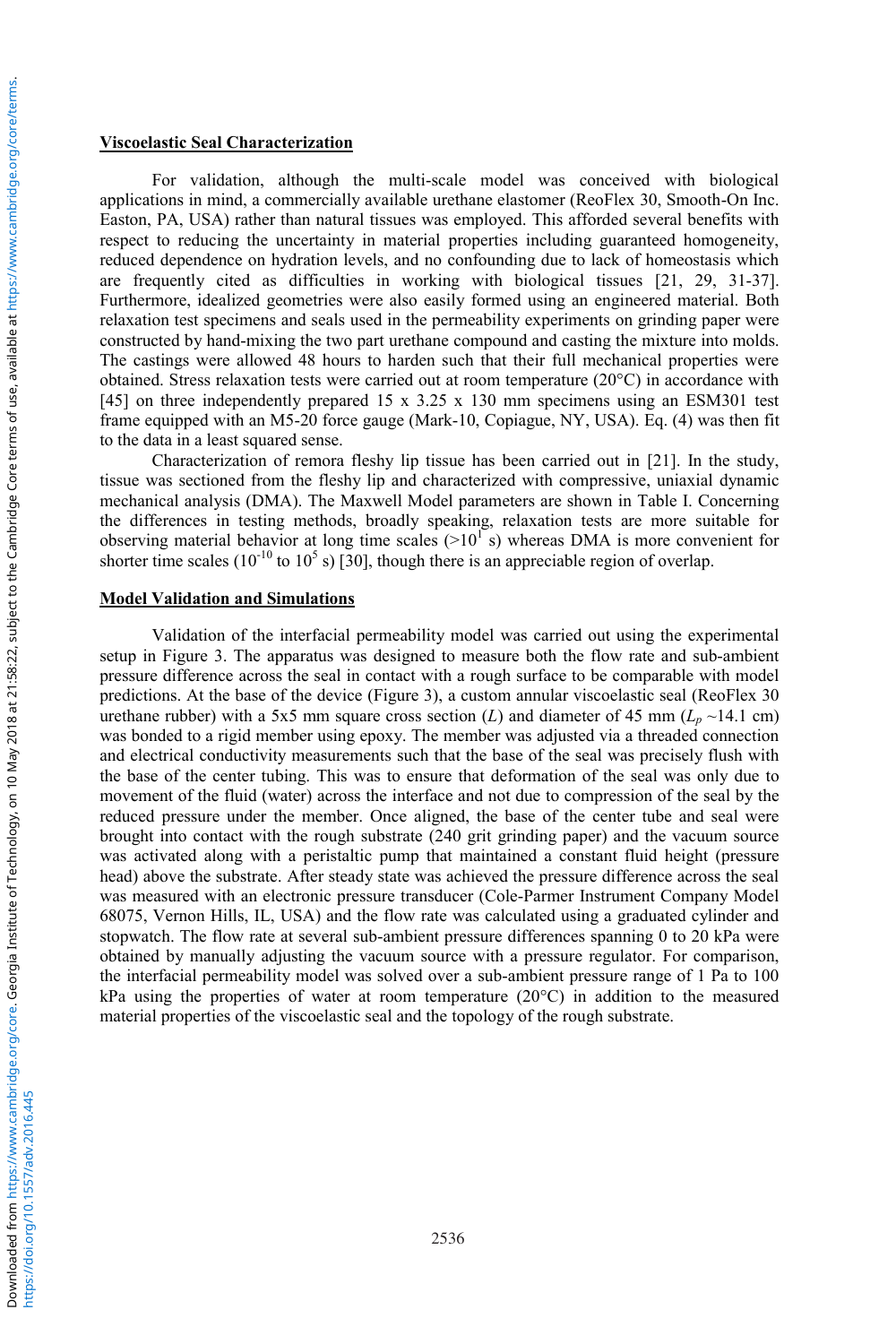

**Figure 3.** Interfacial permeability measurement system

With respect to the remora on shark skin, the interfacial permeability model was solved over a sub-ambient pressure range of 1 to 300 Pa using the properties of water at room temperature (20°C). The perimeter of the remora pad was assumed to be 100 mm with a seal thickness of 3 mm. These values correspond to a remora approximately 19 cm in length as was observed when attached to a glass slide [21].

## **RESULTS**

### **Contact Surface Topology**

The power spectrum of the rough substrate (240 grit grinding paper) is seen in Figure 4. The root mean square roughness,  $R<sub>q</sub>$ , and cutoff wavelength, *l*, needed to characterize the surface in the multi-scaled model were 34.8 and 318 μm, respectively. The appropriateness of the cosine surface is reinforced by the exponential decay of the power spectrum, as from [11] it is known that the roughness of such surfaces is dominated by the cutoff wavelength as others fall off rapidly. Also, the ratio of the length of the seal, *L* (5 mm), to the cut-off wavelength, *l*, was approximately 16, meaning that the size of the unit cell was an order of magnitude smaller than the size of the seal, making the multi-scaled approach possible. These conditions were also satisfied by the sharkskin with a ratio of *L* (3 mm) to *l* (200 μm) of 15.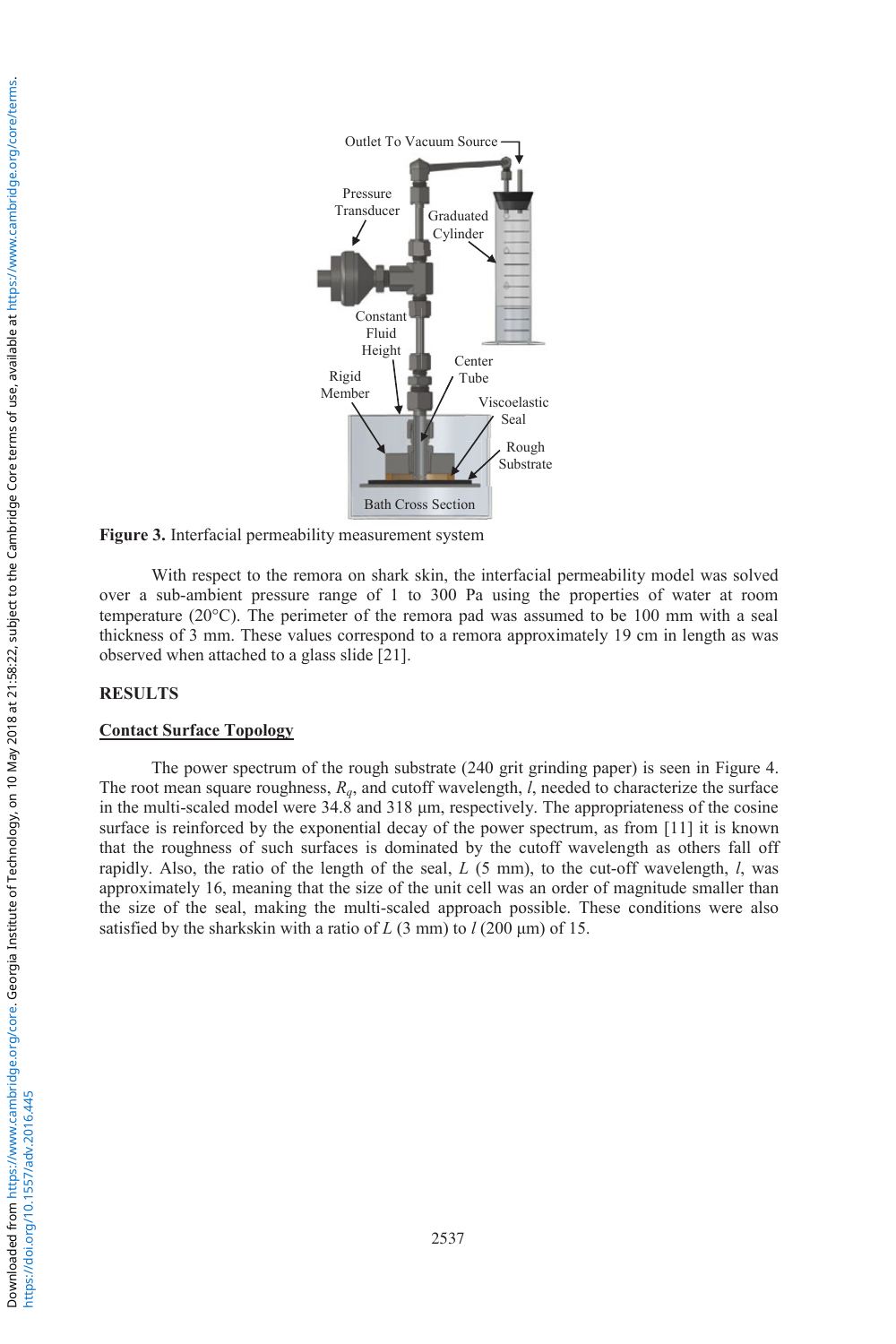

**Figure 4.** Power spectrum of rough surface (240 grit grinding paper) used in experimental permeability apparatus

#### **Seal Viscoelastic Properties**

The relaxation moduli and resulting Maxwell Material Model parameters are shown in Figure 5 and Table I. As expected, the modulus monotonically decreased with increasing time [30]. The leading order term (Young's Modulus) of the Maxwell Model was slightly lower than that expected for a rubber with a 30A Shore durometer  $(\sim 1 \text{ MPa } [46])$ , which was most likely due to the formation of bubbles resulting from the mixing process. However, the results were very consistent among independently prepared samples as there was negligible deviation (<5%) from the values in Table I.



**Figure 5.** Relaxation tests on urethane rubber used in experimental permeability apparatus with accompanying Maxwell Material Model

2538

https://doi.org/10.1557/adv.2016.445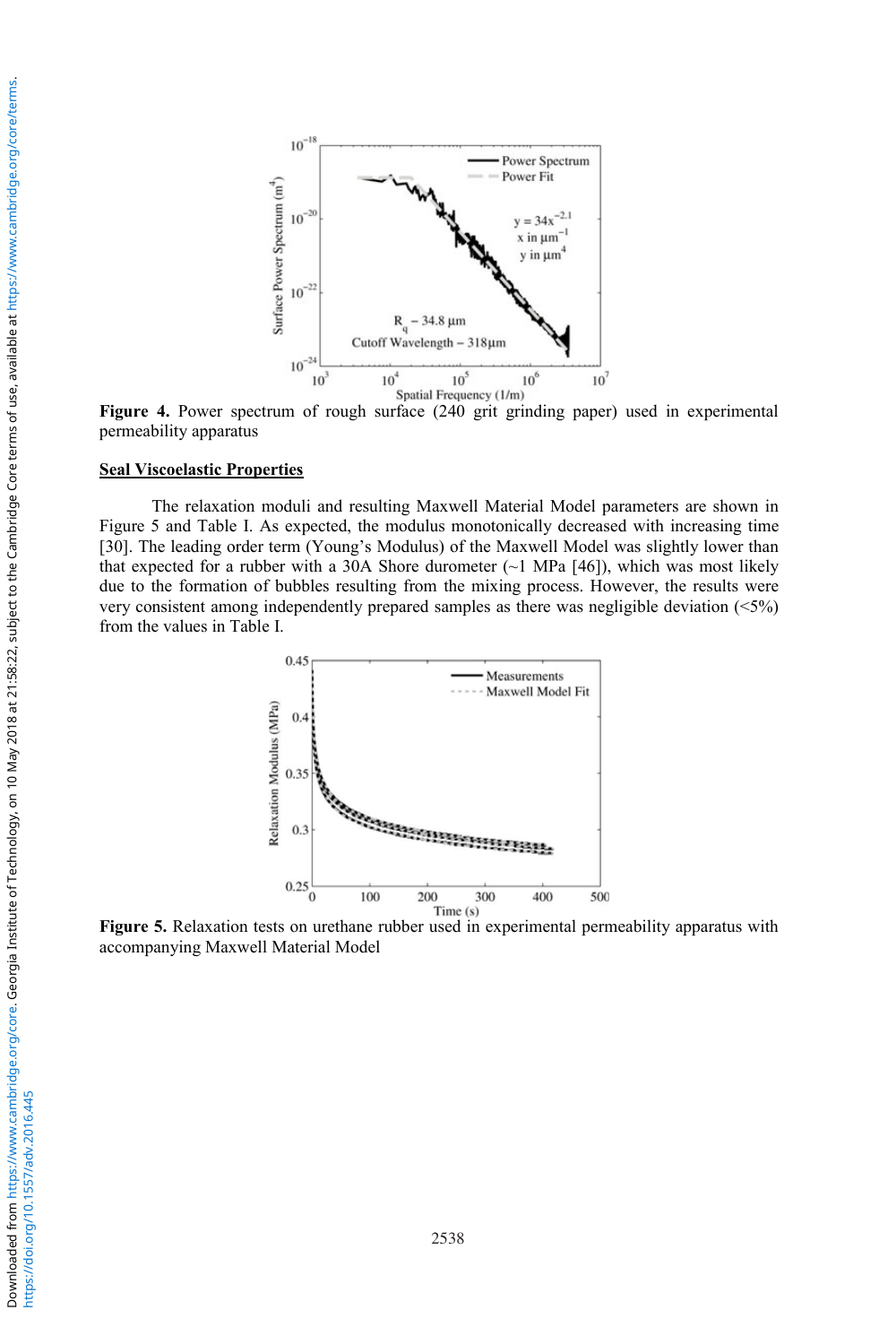| Material        | Property  | Maxwell Element |       |       | Young's Modulus | Poisson's |
|-----------------|-----------|-----------------|-------|-------|-----------------|-----------|
|                 |           | 1st             | 2nd   | 3rd   | (kPa)           | Ratio     |
| Urethane Rubber | $k$ (kPa) | 49.00           | 57.05 | 46.14 | 277.4           | 0.495     |
| (ReoFlex 30)    | $\tau(s)$ | 197.8           | 2.175 | 20.25 |                 |           |
| Remora Tissue   | $k$ (Pa)  | 0.860           | 2.70  | 0.700 | 3.980           | 0.495     |
|                 | $\tau(s)$ | 0.11            | 0.016 | 0.68  |                 |           |

**Table I.** Average Maxwell Model fitting parameters for urethane rubber (ReoFlex 30) and remora fleshy lip tissue

### **Model Results and Validation**

An example of the displacement field magnitude resulting from solution of the solid mechanics unit cell problem is shown in Figure 6b for urethane rubber on grinding paper at 10 kPa sub-ambient pressure. Looking at the deformed configuration, it is possible to see how the soft rubber was displaced into the rough contact surface, and also how the deformed fluid domain was obtained from the space between. Figure 6c shows the velocity field magnitude corresponding to solution of the fluid mechanics unit cell problem at 10 kPa sub-ambient pressure with a prescribed pressure difference of 10 Pa across the unit cell (equal to a pressure gradient of  $3.2 \times 10^{-2}$  kPa/mm). Using the velocity field and Eq. (15) and (16), the permeability of the deformed cell was calculated at different pressure gradients (Figure 6a). It can be seen that the local permeability of the deformed cell was constant with respect to the pressure gradient below approximately 10 kPa/mm, which is a necessary condition for application of the model (Darcy's Law).



**Figure 6. (a)** Cell permeability at 10 kPa sub-ambient pressure vs. pressure gradient; and corresponding **(b)** solid domain displacement magnitude and **(c)** fluid domain velocity magnitude. **(d)** Permeability of seals vs. local sub-ambient pressure

Repeated solution of the cell problems over a sub-ambient pressure range spanning 1 Pa to 100 kPa in the urethane rubber case and 1 to 300 Pa in the case of the remora on shark skin resulted in their respective pressure dependent interfacial permeabilities, *K* (Figure 6d). In both cases, at low sub-ambient pressures the permeability achieved its largest value and remained nearly constant, but as the sub-ambient pressure gradually increased, the permeability began to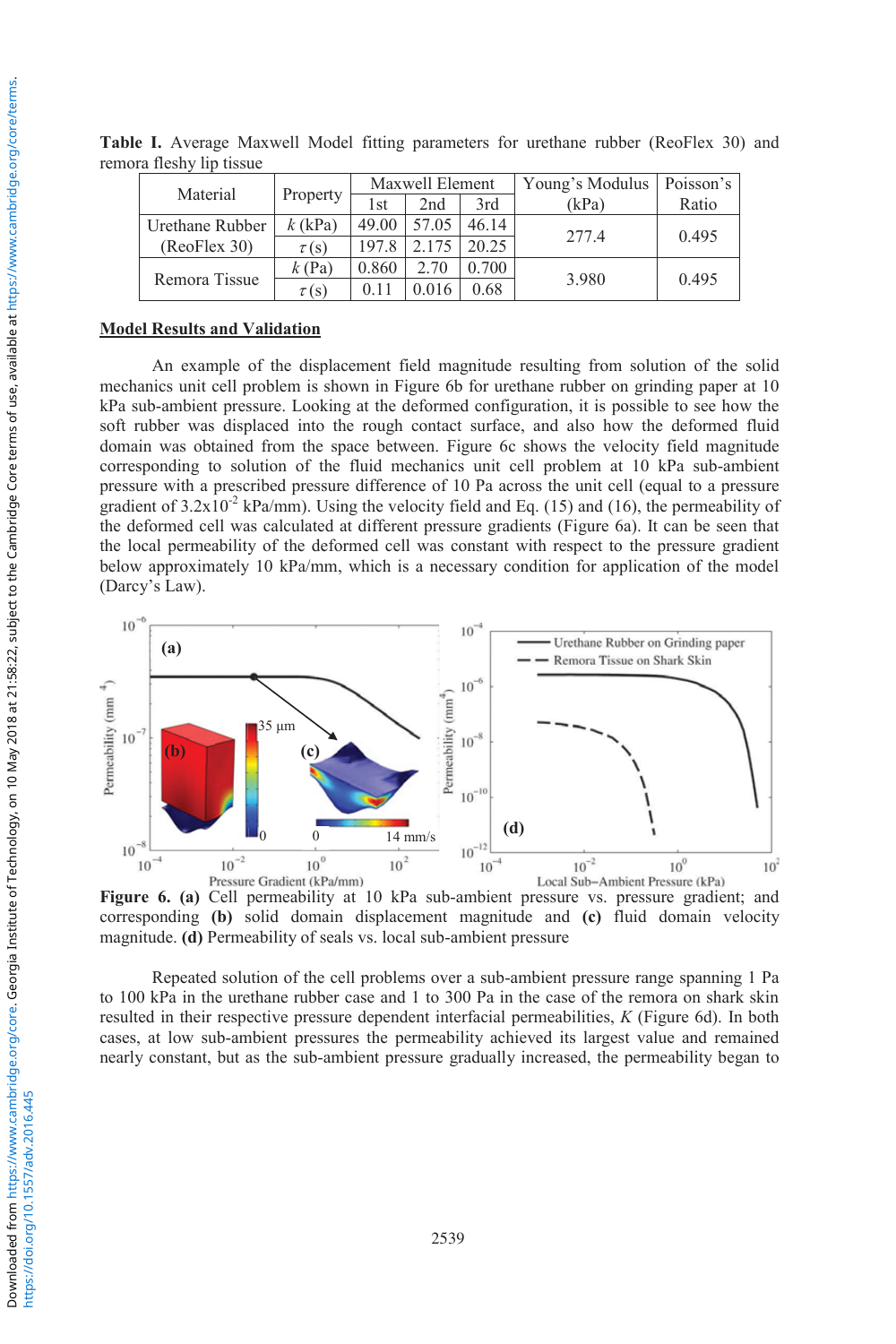fall rapidly after approximately 1 kPa for the urethane rubber on grinding paper and 30 Pa for the remora tissue on shark skin. Integration of the permeabilities using Eq. (17) yielded estimates of the expected flow rates across the seals. The expected flow rate of the urethane seal against grinding paper for sub-ambient pressure differentials ranging between 0 and 20 kPa is shown in Figure 7a along with flow rate measurements made on the permeability test apparatus. Similarly, the expected flow rate into the remora's dorsal pad during attachment to shark skin at subambient pressure differentials from 0 to 300 Pa is shown in Figure 7b. In both cases flow rates increased at a decreasing rate with respect to increasing sub-ambient pressure differences. Furthermore, in the case of the urethane seal, reasonable agreement was obtained between the predicted and measured values.



**Figure 7.** Model simulation results and flow rate tests using experimental permeability apparatus **(a)** and model simulation results for remora pad **(b)** 

#### **DISCUSSION**

There are several important implications from the model. First, it provides some explanation as to how a cutaneous mucus layer could significantly improve an organism's sealing effectiveness, and, therefore, provide an important contribution to a suction-based attachment strategy. Many marine animals, including remoras [47], are known to secrete mucus with unique properties [5, 48]. Looking at Eq. (17) one can see the advantage of a mucus that increases the viscosity of the surrounding fluid environment, as this reduces fluid flow across the seal. Measurement of mucus secretions from salmonids (teleost fish, as are remora) has shown significant increases in viscosity by as much as 5 to 10 times that of clean water [49]. Such increases in fluid viscosity should have a strong impact on sealing effectiveness. In addition to viscous effects, Eq. (17) also shows several geometric parameters of the seal that can linearly alter the flow rate including widening the seal and reducing its perimeter. These too are therefore important design parameters for suction based devices.

To the extent that material properties play a role in improving the seal, the model demonstrates the advantage of having softer more conformal tissues at the sealing interface. Figure 6d shows a dramatic drop in the permeability of the interface at increasing sub-ambient pressures beyond approximately 1 kPa for the urethane rubber on grinding paper and 30 Pa for the remora tissue on shark skin. This is a result of the sealing material being drawn into the rough substrate and restricting flow as seen in Figure 6b. Since deformation of the seal is directly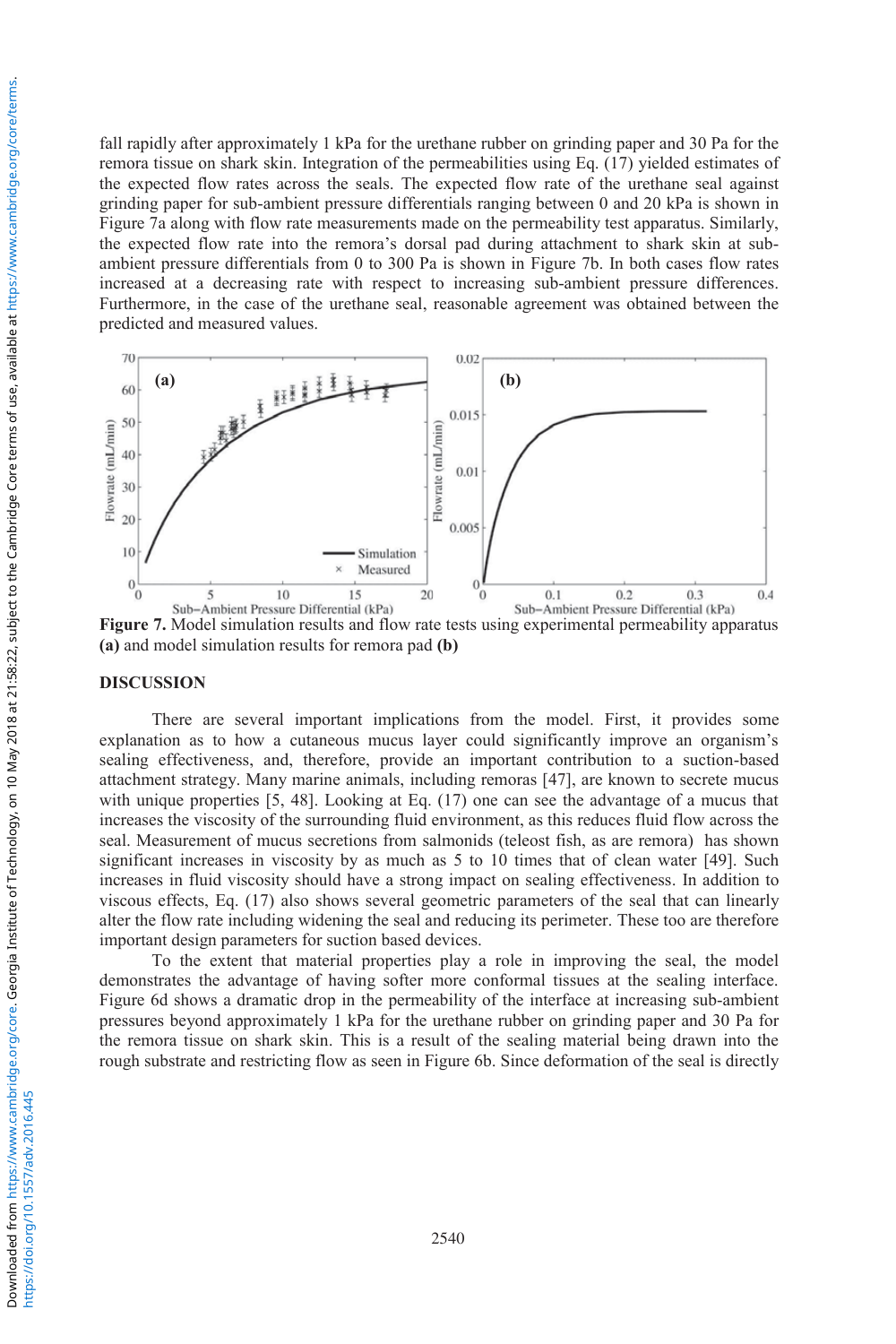proportional to its stiffness from Eq. (5), it follows that the onset of the drop in permeability, and therefore reduced flow rates over an increased pressure range, will occur at lower sub-ambient pressures for softer vs. harder sealing materials. This translates into reduced leakage, which facilitates prolonged suction-based attachment. In practice, a softer contact interface may be achieved by bonding softer materials to the contact surface, for example.

When considering the bottom-up, multi-scaled approach taken here, one can see how the model presented is not limited to a particular species in terms of its application. Rather, the basic geometric, material, fluid, and topological properties of the materials and structures involved drive the analysis. In turn, this approach could be applied to a variety of organismal or manmade systems with the appropriate structural, topological, and material properties.

## **CONCLUSION**

In this work, a model of interfacial permeability was presented to estimate the leakage rate associated with suction based attachment in marine organisms. The model was based on fundamental material and transport properties of the fluids and structures involved, and also the attachment site topology and geometry. The effectiveness of the model was demonstrated by direct measurements on an artificial suction seal and through its application to the remora fish. Several important factors were identified as crucial to a suction based attachment strategy including the importance of a cutaneous mucus layer, the roughness of the attachment site, and the softness of the seal material.

# **REFERENCES**

- 1. Czernik, D.E., *Internal Combustion Engine Gaskets*, in *Gaskets and Gasketed Joints*, J.H. Bickford, Editor. 1997, Marcel Dekker, Inc.: New York, NY.
- 2. Fisher, E.W., *Packing and Seals*, in *Marks' Standard Handbook for Mechanical Engineers*, E.A. Avallone and T.B. III, Editors. 1987, McGraw-Hill Inc.: New York, NY.
- 3. Wainwright, D.K., et al., *Stick tight: suction adhesion on irregular surfaces in the northern clingfish.* Biology Letters, 2013. **9**(3).
- 4. Ditsche, P., D.K. Wainwright, and A.P. Summers, *Attachment to challenging substrates – fouling, roughness and limits of adhesion in the northern clingfish (Gobiesox maeandricus).* The Journal of Experimental Biology, 2014. **217**(14): p. 2548-2554.
- 5. Byern, J.v. and I. Grunwald, *Biological Adhesive Systems*. 2010, New York: Springer Science.
- 6. Smith, A.M., *Cephalopod sucker design and the physical limits to negative pressure.* Journal of Experimental Biology, 1996. **199**(4): p. 949-958.
- 7. Fulcher, B.A. and P.J. Motta, *Suction disk performance of echeneid fishes.* Canadian Journal of Zoology-Revue Canadienne De Zoologie, 2006. **84**(1): p. 42-50.
- 8. Davenport, J. and V. Thorsteinsson, *Sucker Action in the Lumpsucker Cyclopterus-Lumpus L.* Sarsia, 1990. **75**(1): p. 33-42.
- 9. Gibson, R.N., *Powers of adhesion in Liparis montagui (Donovan) and other shore fish.* Journal of Experimental Marine Biology and Ecology, 1969. **3**(2): p. 179-190.
- 10. De Meyer, J. and T. Geerinckx, *Using the Whole Body as a Sucker: Combining Respiration and Feeding with an Attached Lifestyle in Hill Stream Loaches (Balitoridae, Cypriniformes).* Journal of Morphology, 2014. **275**(9): p. 1066-1079.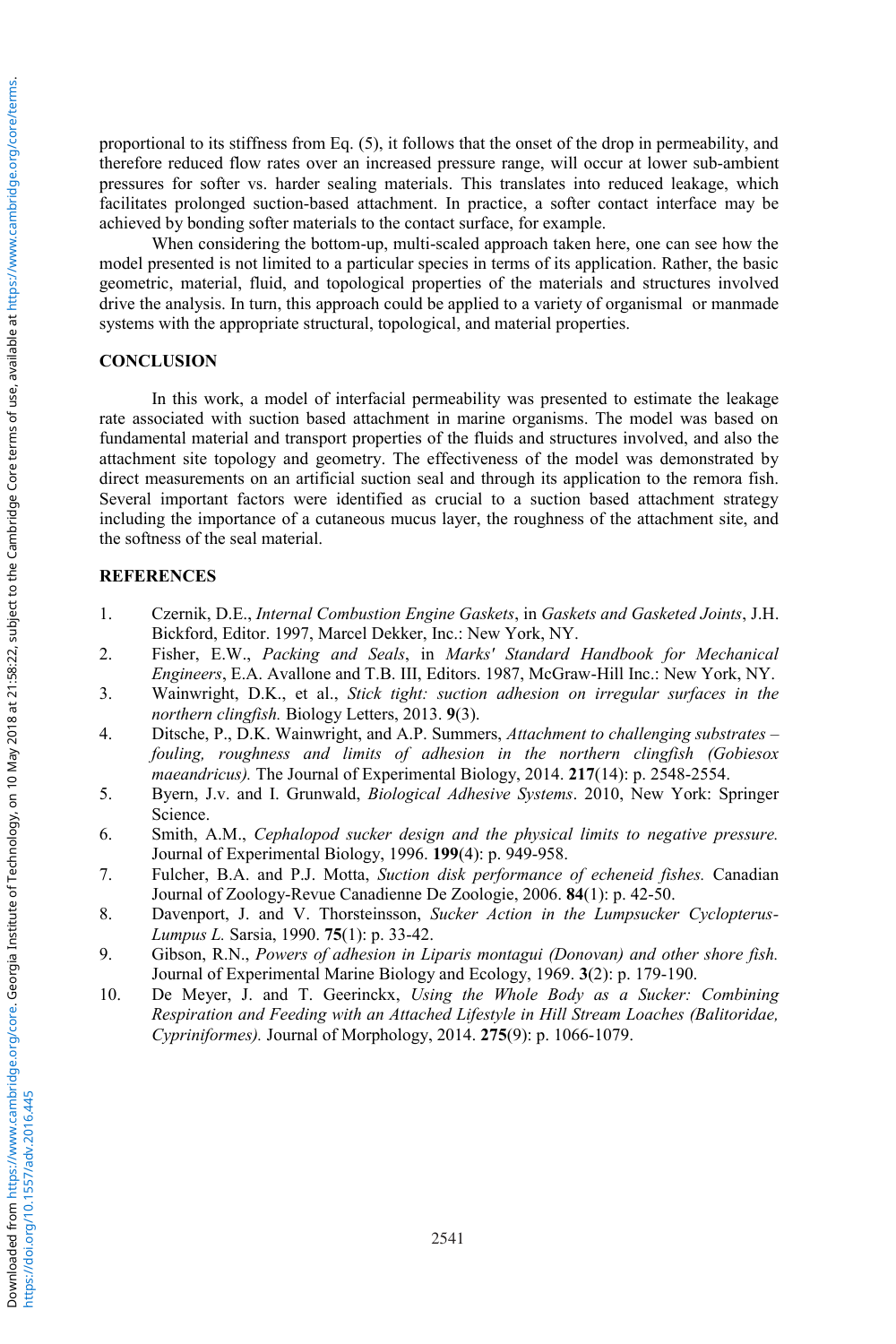- 11. Persson, B.N.J., et al., *On the nature of surface roughness with application to contact mechanics, sealing, rubber friction and adhesion.* Journal of Physics-Condensed Matter, 2005. **17**(1): p. R1-R62.
- 12. Persson, B.N.J. and C. Yang, *Theory of the leak-rate of seals.* Journal of Physics-Condensed Matter, 2008. **20**(31).
- 13. Strasburg, D.W., *Some Aspects of the Feeding Behavior of Remora remora.* Pacific Science, 1962. **16**(2): p. 202-206.
- 14. Ritter, E.K., *Analysis of sharksucker, Echeneis naucrates, induced behavior patterns in the blacktip shark, Carcharhinus limbatus.* Environmental Biology of Fishes, 2002. **65**(1): p. 111-115.
- 15. Ritter, E.K. and J.M. Brunnschweiler, *Do Sharksuckers, Echeneis naucrates, Induce Jump Behaviour in Blacktip Sharks, Carcharhinus limbatus?* Marine and Freshwater Behaviour and Physiology, 2003. **36**(2): p. 111-113.
- 16. Williams Jr, E.H., et al., *Echeneid–sirenian associations, with information on sharksucker diet.* Journal of Fish Biology, 2003. **63**(5): p. 1176-1183.
- 17. Sazima, I. and A. Grossman, *Turtle riders: remoras on marine turtles in Southwest Atlantic.* Neotropical Ichthyology, 2006. **4**(1): p. 123-126.
- 18. Weihs, D., F.E. Fish, and A.J. Nicastro, *Mechanics of Remora Removal by Dolphin Spinning.* Marine Mammal Science, 2007. **23**(3): p. 707-714.
- 19. Silva-Jr, J.M. and I. Sazima, *Whalesuckers and a spinner dolphin bonded for weeks: does host fidelity pay off?* Biota Neotropica, 2003. **3**(2): p. 1-5.
- 20. Cressey, R.F. and E.A. Lachner, *The parasitic copepod diet and life history of diskfishes (Echeneidae).* Copeia, 1970. **1970**(2): p. 310-318.
- 21. Culler, M., K.A. Ledford, and J.H. Nadler. *The role of topology and tissue mechanics in remora attachment*. in *MRS Fall Meeting 2013*. 2013. Boston, MA.
- 22. Nadler, J.H., et al. *Structures and Function of Remora Adhesion*. in *MRS Spring Meeting 2013*. 2013. San Fransisco, CA.
- 23. Kier, W.M. and A.M. Smith, *The structure and adhesive mechanism of octopus suckers.* Integrative and Comparative Biology, 2002. **42**(6): p. 1146-1153.
- 24. Persson, B.N.J., et al., *Contact area between a viscoelastic solid and a hard, randomly rough, substrate.* The Journal of Chemical Physics, 2004. **120**(18): p. 8779-8793.
- 25. Chen, P.Y., J. McKittrick, and M.A. Meyers, *Biological materials: Functional adaptations and bioinspired designs.* Progress in Materials Science, 2012. **57**(8): p. 1492- 1704.
- 26. Beckert, M., B.E. Flammang, and J.H. Nadler, *Theoretical and computational fluid dynamics of an attached remora (Echeneis naucrates)*. 2014.
- 27. Beckert, M., B.E. Flammang, and J.H. Nadler, *Remora fish suction pad attachment is enhanced by spinule friction.* Journal of Experimental Biology, 2015. **218**(22): p. 3551- 3558.
- 28. Vorburger, T.V., *Methods for Characterizing Surface Topology*. Tutorials in Optics: Osa Annual Meeting, Rochester NY, ed. D.T. Moore. 1992, Washington DC: Optical Society of America.
- 29. Fung, Y.C., *Biomechanics Mechanical Properties of Living Tissues*. 1993: Springer-Verlag New York Inc.
- 30. Lakes, R.S., *Viscoelastic Solids*. 1999, Boca Raton, FL: CRC Press.